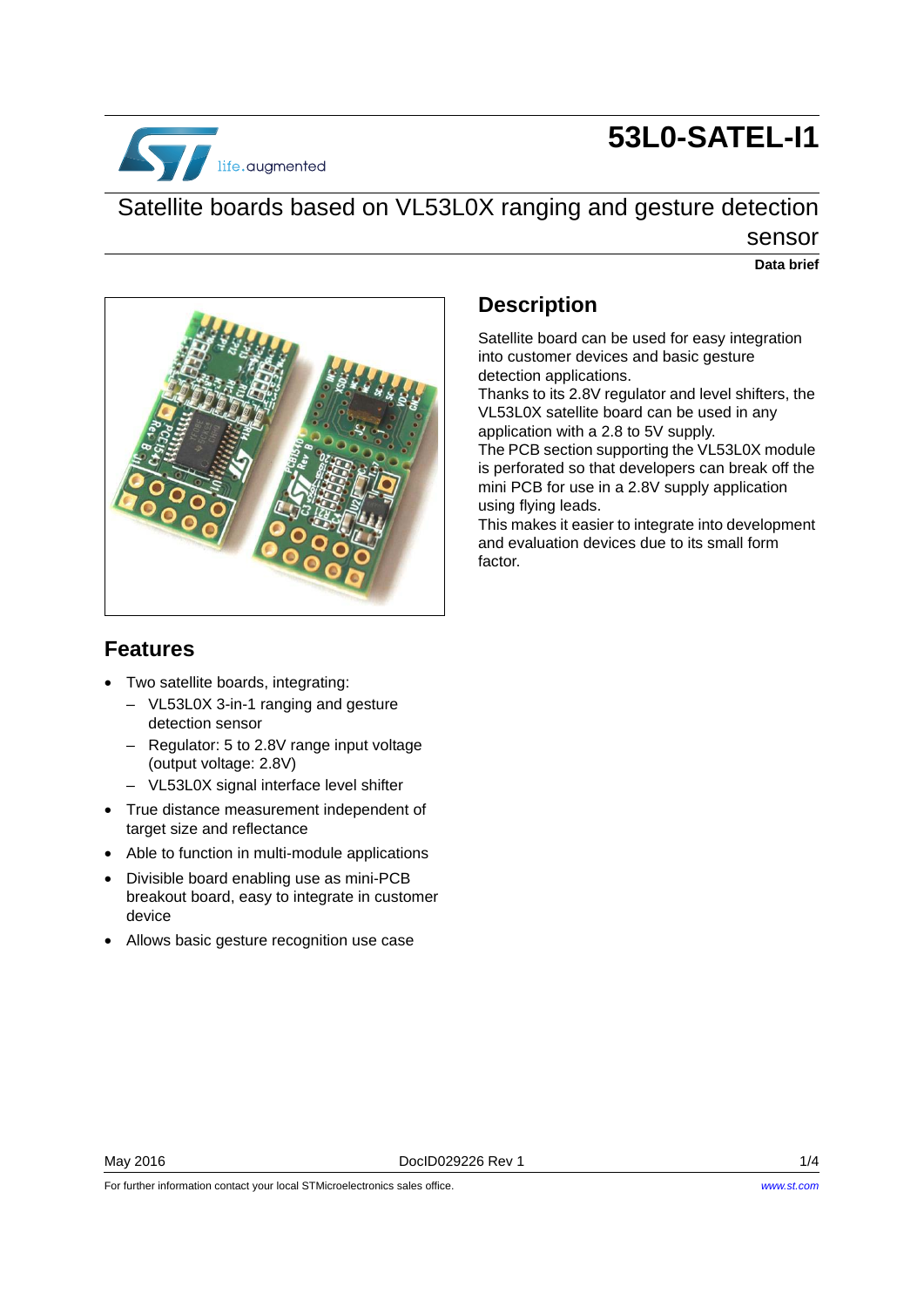#### **VL53L0X Overview**

The VL53L0X is the latest product based on ST's patented FlightSense™ technology. This is a ground-breaking technology allowing absolute distance to be measured independent of target reflectance.

Instead of estimating the distance by measuring the amount of light reflected back from the object (which is significantly influenced by color and surface), the VL53L0X precisely measures the time the light takes to travel to the nearest object and reflect back to the sensor (Time-of-Flight).

Combining an IR emitter and a range sensor, the VL53L0X is easy to integrate and saves OEMs long and costly optical and mechanical design optimizations.

The module is designed for low-power operation. Ranging measurements can be automatically performed at user defined intervals.

Multiple threshold and interrupt schemes are supported to minimize host operations.

*Note: The VL53L0X is delivered with a liner, in order to prevent potential foreign material to penetrate inside the modules holes during assembly process. It must be removed at the latest possible step during final assembly, and anyway before module calibration.*

#### **Divisible board**

For 2.8V supply application, the satellite board can be divided along the red dotted line as shown in *[Figure 1](#page-1-0)*, in order to only use the "mini PCB", Which is easier to integrate into a customer device due to its small form factor.

<span id="page-1-0"></span>



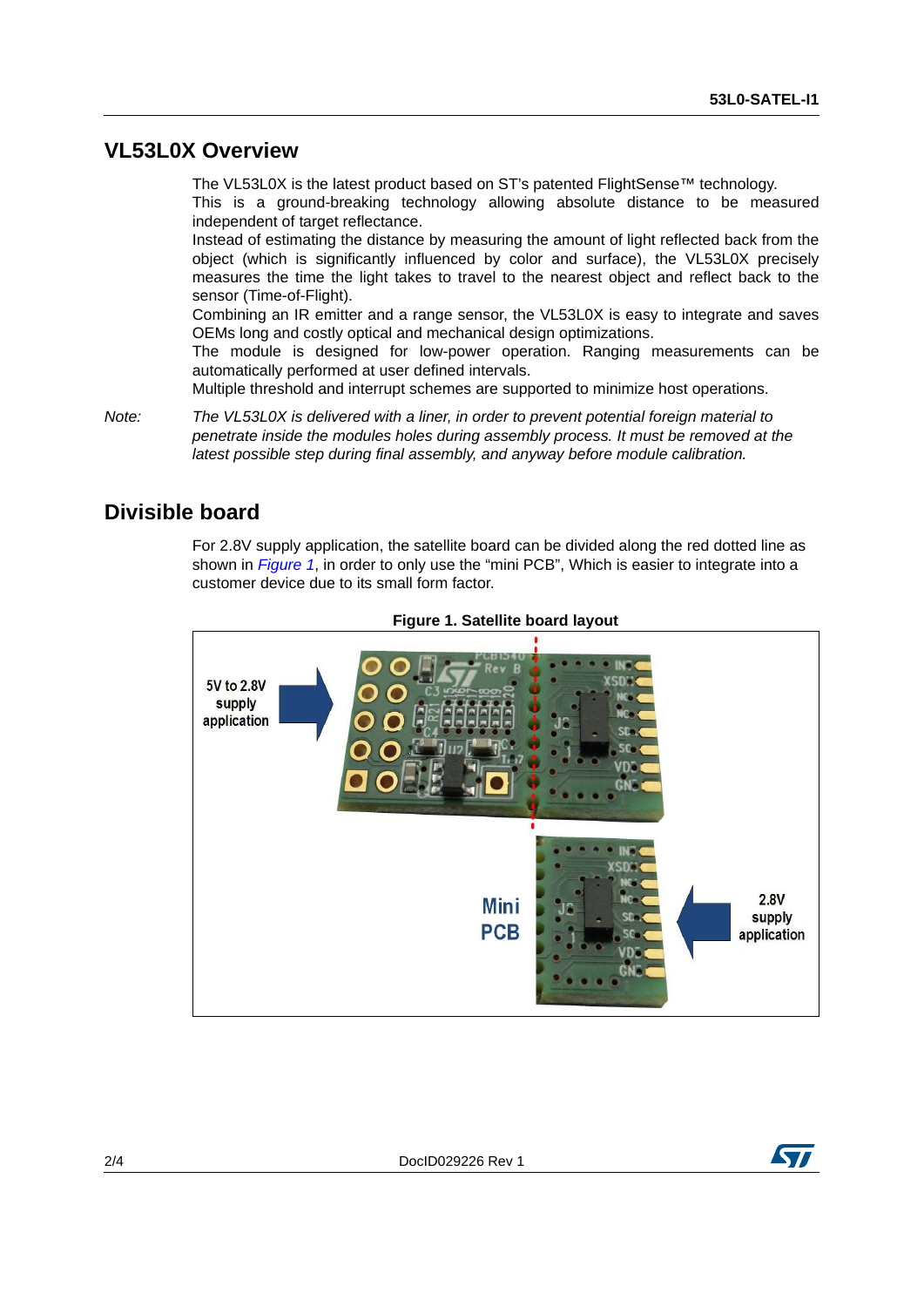# **Schematic and list of material**





## **Ordering information**

| Order code      | <b>Description</b>           |
|-----------------|------------------------------|
| l 53L0-SATEL-I1 | Two VL53L0X satellite boards |

## **Revision history**

#### Table 2. Document revision history

| <b>Date</b> | <b>Revision</b> | <b>Changes</b>   |
|-------------|-----------------|------------------|
| 2-May-2016  |                 | Initial release. |